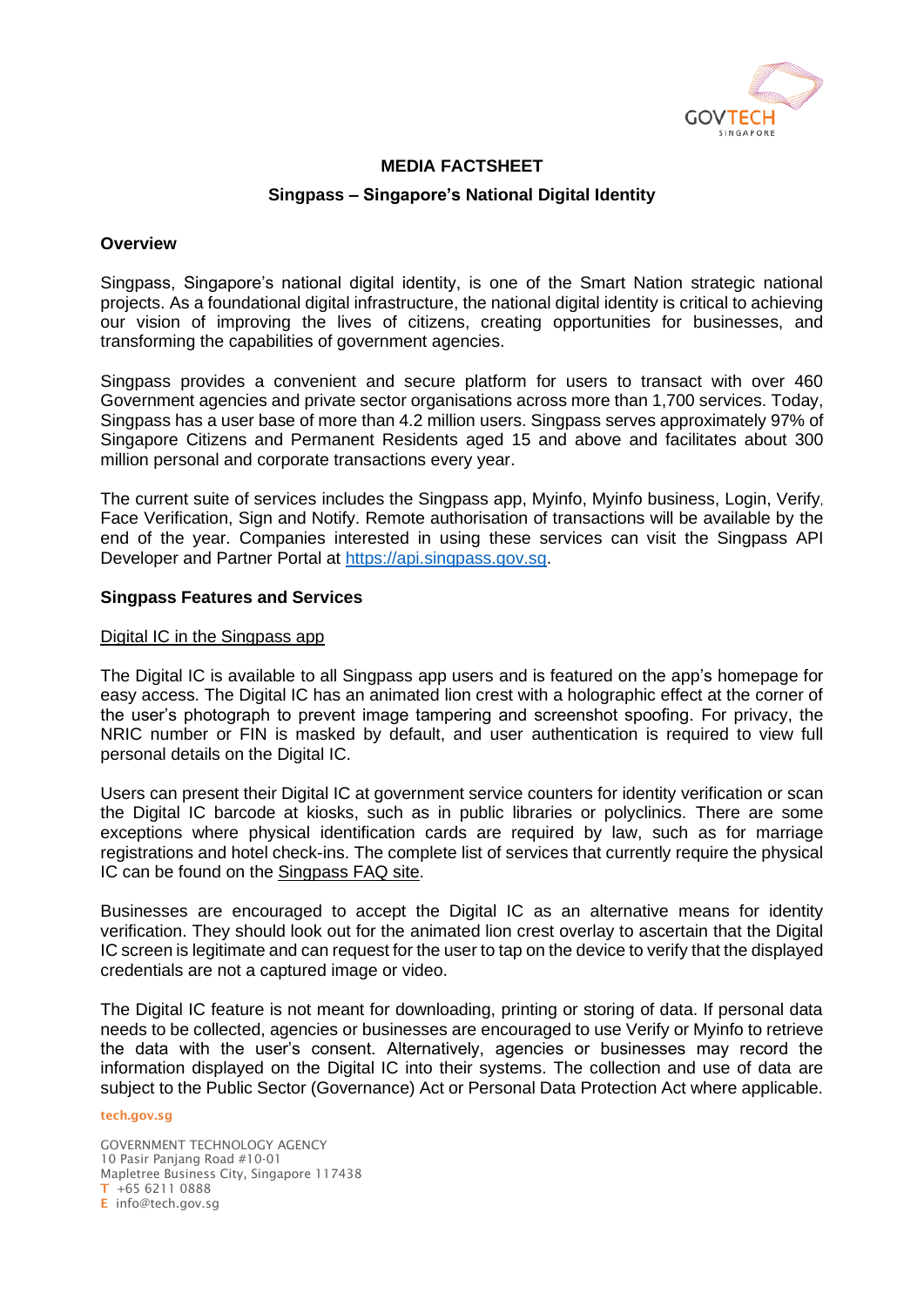

## Other features of the Singpass app

The Singpass app provides users with convenient and secure access to government and private sector services, online and in person. Users can check their CPF balance, apply for HDB flats, perform internet banking or manage their insurance policies with ease, without having to remember passwords. Other key features include login shortcuts to popular and last-used digital services and a customisable profile for users to view personal information at a glance. Users can also digitally sign electronic documents such as applications for insurance policies using their Singpass app.

As of October 2021, there are more than 3.2 million Singpass app users. About 80% of all Singpass transactions are conducted through the app, with the remaining 20% using Two-Factor Authentication (2FA) methods like SMS One-Time Password (OTP) and Face Verification. Users can set up their Singpass app easily with a face scan using Singpass Face Verification.

## Myinfo

Myinfo enables users to pre-fill digital forms with their personal data from government sources for online transactions while giving them control over how their information is shared.

To date, more than 700 digital services offered by government agencies and businesses have been onboarded to Myinfo. Since then, the use of Myinfo has resulted in an average decrease of up to 80% in application time for users, with businesses reporting up to 15% higher approval rate due to better data quality and significant cost savings in their customer acquisition process. This service sees more than 200,000 transactions a day.

### Myinfo business

Similar to Myinfo, Myinfo business enables businesses to pre-fill digital forms with entity data from government sources, such as corporate profile, financial performance and ownership information. It facilitates more than 120 Government-to-Business (G2B) digital services such as applying for a grant on the Business Grants Portal and invoicing agencies on Vendors@Gov.

This service has also been extended to private sector services like opening a corporate utility account and applying for SME loans. To date, there are more than 60 private sector digital services onboarded to Myinfo business.

### Login

Businesses can tap on Login for authentication processes, while customers can do away with remembering one additional set of credentials. To date, there are more than 130 private sector digital services leveraging Login as an authentication gateway, including OCBC Bank, Prudential, SingTel, NTUC Union, Income Insurance, QBE Insurance, Singapore Exchange, the Employment and Employability Institute (e2i), the Singapore Employers' Federation and JustLogin's HR software.

tech.gov.sg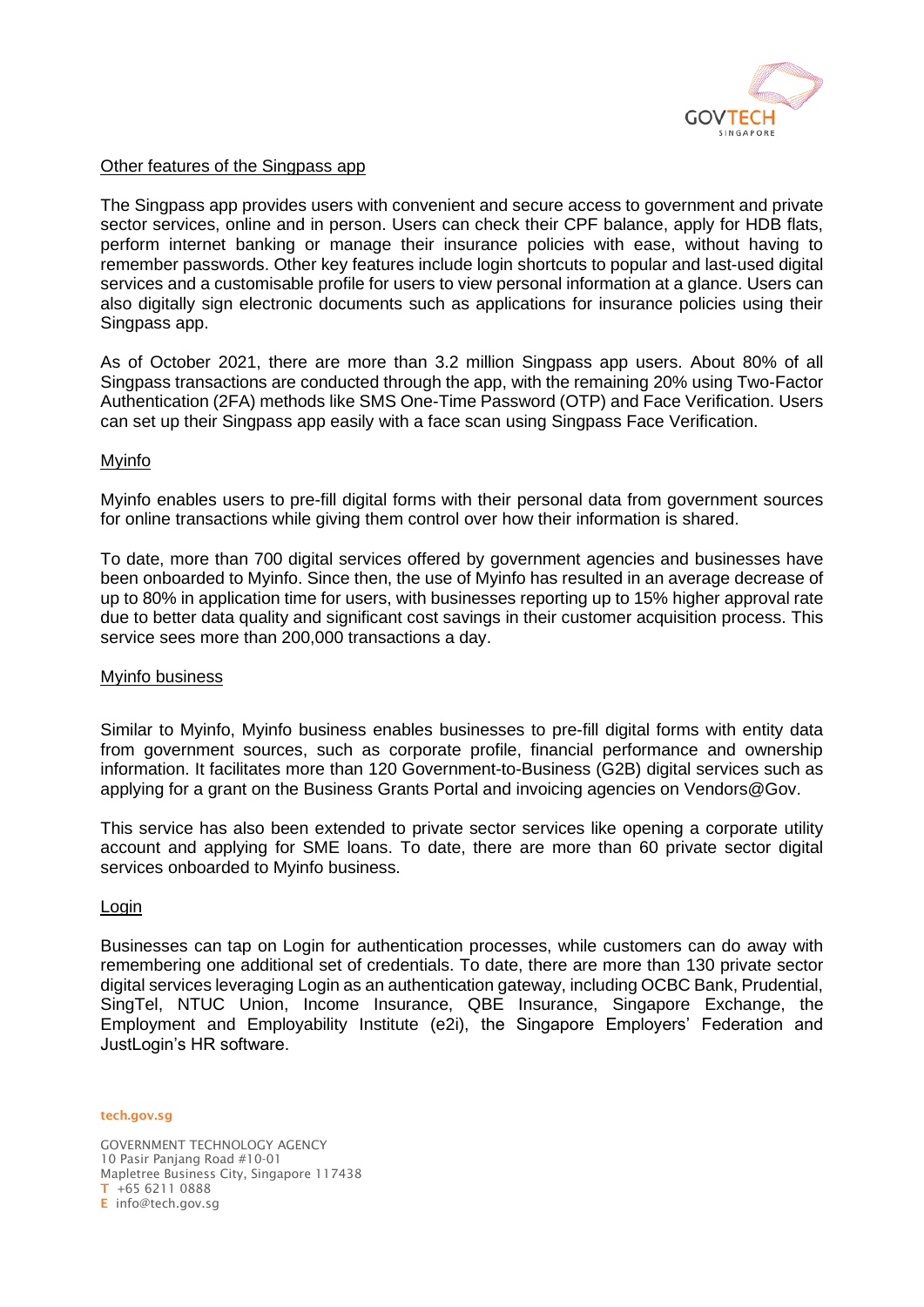

# Verify

Verify enables users to perform face-to-face identity verification and secure transfer of personal information through scanning of QR codes or Near-Field Communication (NFC). Using the Singpass app, the user simply scans a QR code (e.g. at an event registration counter) and consents to have his basic personal details used in the transaction.

This feature is currently used for new patient registration at polyclinics, age verification when purchasing alcohol at vending machines, and registration for building entry, donation and car test drives.

Verify allows contactless transactions without the need for individuals to present or hand over their identity documents. Businesses that have face-to-face registration processes, such as real estate companies and training providers have also expressed interest to use Verify.

### Face Verification

Face Verification is an authentication method that enables users to access digital services on desktop or mobile browsers using a face scan compared against the Government's biometric database (such as their latest NRIC / Passport / Work Pass photo). This can be layered upon relying parties' existing authentication process to enable multi-factor authentication and provide a higher identity assurance, especially for transactions involving sensitive information or high transaction value.

The feature also improves digital inclusion, as it can be used by individuals who do not have mobile phones. This is being piloted for logins to government digital services at kiosks located at various agencies such as IRAS Taxpayer and Business Service Centre and Our Tampines Hub's Public Service Centre since April 2020. More locations will be progressively added. Over 81,000 access to services at these kiosks have been verified through the Face Verification feature

Users who visit the service centres to reset their Singpass passwords have also seen a reduction in waiting time of over 10 minutes as the technology offers improved convenience and ease of use.

# **Sign**

Sign enables users to digitally sign documents using their Singpass app. Signing with Singpass provides convenience and increases productivity and business efficiency – citizens no longer need to be physically present to sign documents and agreements.

The user flow is similar to Singpass login, as users simply scan the QR code displayed on the screen and authenticate themselves following the on-screen instructions. Sign with Singpass produces a digital signature that is cryptographically linked to the signer, which provides higher assurance of the authenticity and integrity of the signed documents. The digital signature can also be validated independently by other parties, enabling end-to-end digitalisation even for workflows that involve multiple organisations.

Businesses can either integrate their document workflows directly with Sign API or use commercial document management products that are pre-integrated with Sign API. To date,

#### tech.gov.sg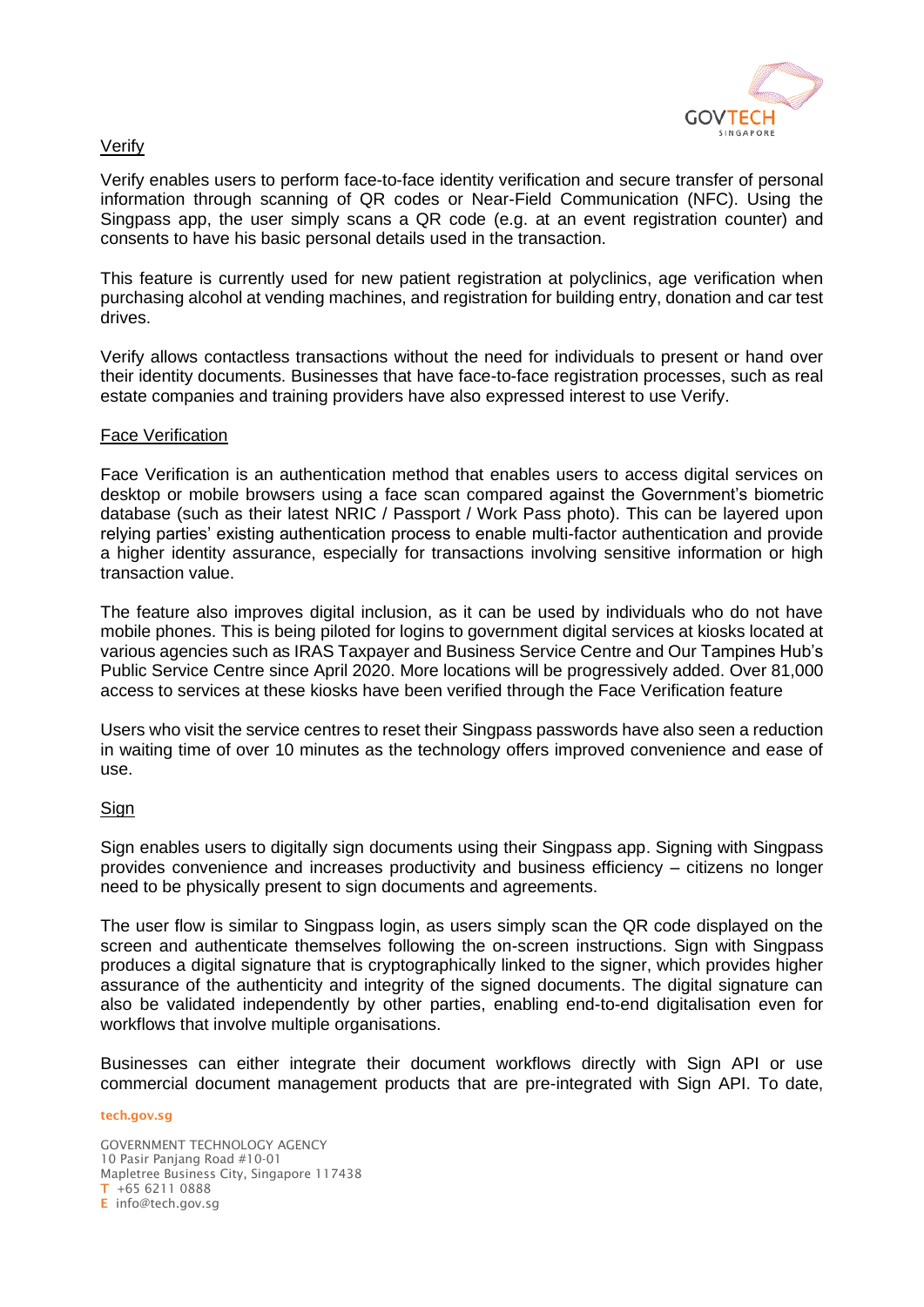

there are ten digital signing application providers, namely DocuSign, iText, Netrust, Onespan, Dedoco, Tessaract.io, RealEstateDoc, CrimsonLogic, Modus and Kofax. UOB, Maybank, ERA Realty Network, AIA Singapore, Prudential, UOB and Maybank have begun piloting Sign for their business applications. More than 100,000 signatures have been made using Singpass Sign in these transactions.

# Notify

Notify sends users relevant and timely notifications from government agencies directly into their Singpass app inbox. Through the notification, users can either view government notices or log in seamlessly to the agency's digital service to complete their transactions.

Current examples include (i) transactional notifications such as MediSave deduction and payment reminders, and (ii) pre-departure test certificate and vaccination certificate notification message.

By accessing notifications through the Singpass app inbox, citizens can be assured that the messages are authentic and sent by government agencies and mitigate the risks of phishing emails or text messages.

## **An Inclusive National Digital Identity System**

Ensuring inclusion and widespread access by all residents is a key design of Singpass. We have therefore added features such as Face Verification and Multi-User SMS 2FA, to ensure that even users without mobile phones can use their digital identities to access digital services.

Face Verification can be used by any Singpass user who has access to an internet-device with a web camera or front-facing camera, including public kiosks as mentioned earlier.

The Multi-User SMS 2FA is an extension of the existing SMS-OTP 2FA method. Users – who may require the assistance of others when transacting online – can opt to have their SMS-OTP sent to a trusted Singpass user's mobile number, for example of an immediate family member.

###

### **For media enquiries, please contact:**

(Ms) Juliana Ong Senior Manager, Communications and Marketing Group Government Technology Agency Email: [Juliana\\_ONG@tech.gov.sg](mailto:Juliana_ONG@tech.gov.sg)

(Ms) Serene Chan Manager, Communications and Marketing Group Government Technology Agency Email: [Serene\\_CHAN@tech.gov.sg](mailto:Serene_CHAN@tech.gov.sg)

#### tech.gov.sg